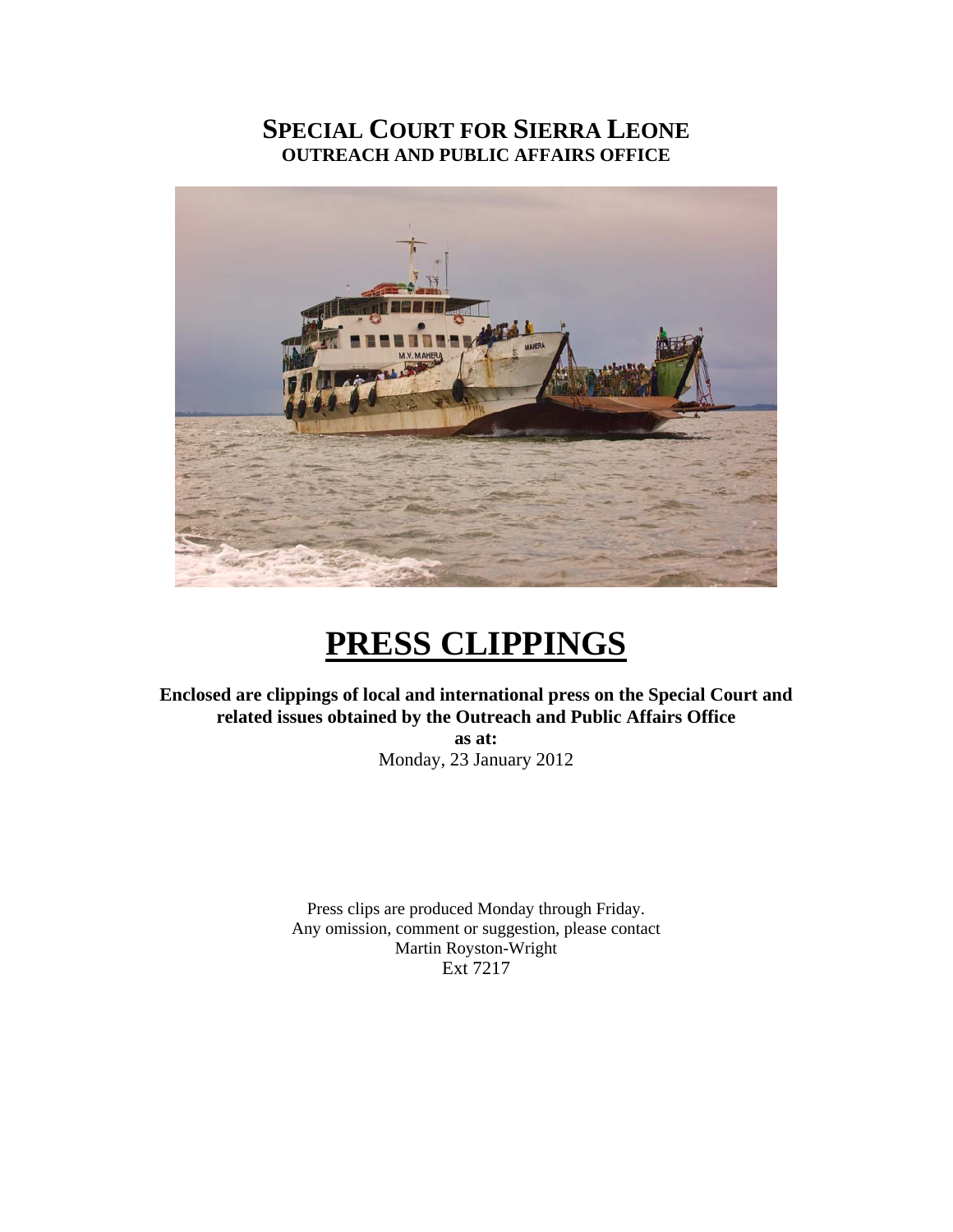| <b>Local News</b>                                              |           |
|----------------------------------------------------------------|-----------|
| Letter from Freetown / Awoko                                   | Pages 3-4 |
| <b>International News</b>                                      |           |
| Taylor to Sue Globe - Hires U.S. Lawyers / The New Dawn        | Pages 5-7 |
| Top Obama Envoy Stephen Rapp to Visit Sri Lanka / Salem News   | Pages 8-9 |
| American Expert to Advise UN on Cambodia Court / Straits Times | Page 10   |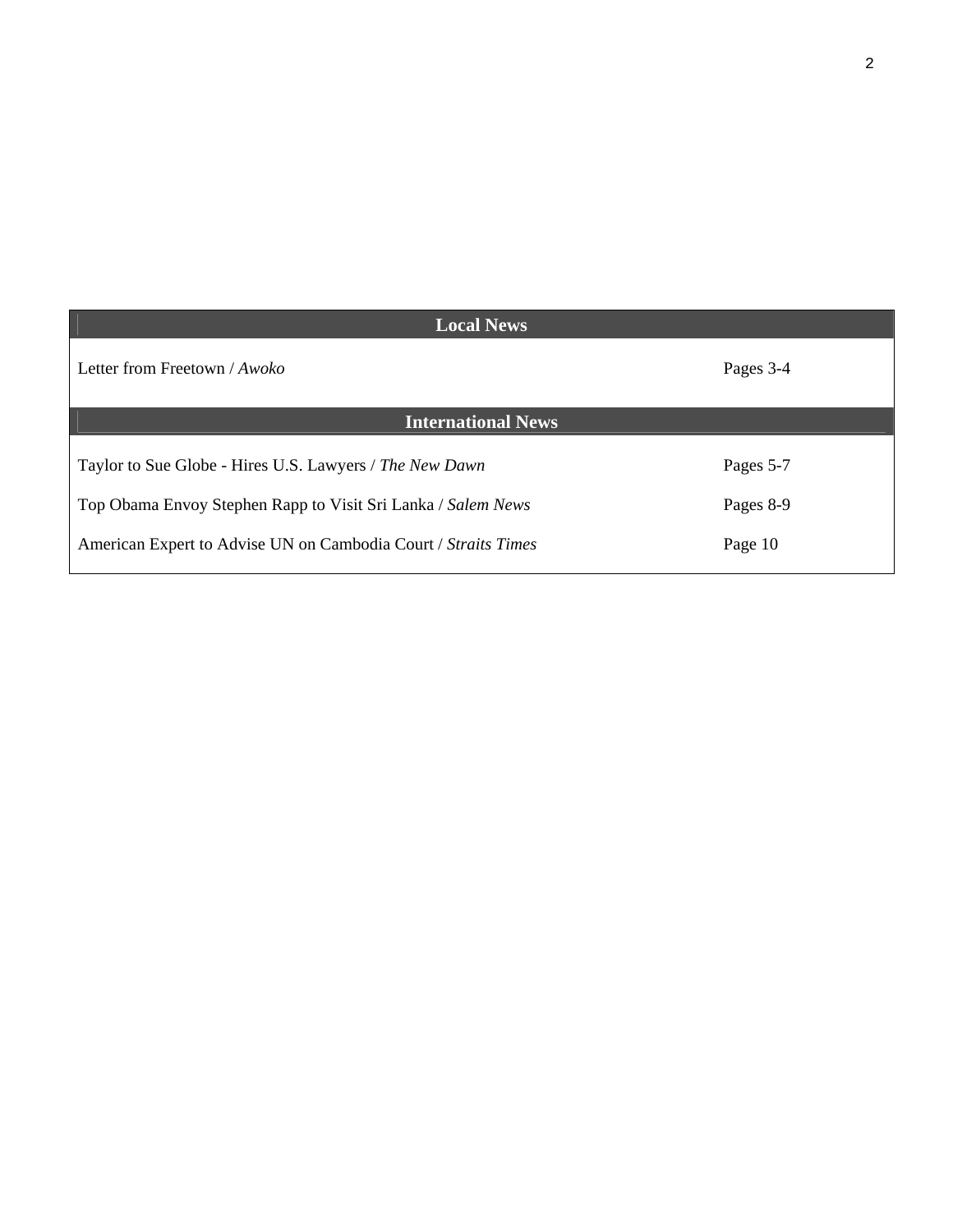## Awoko (Online) Monday, 23 January 2012

#### **Letter from Freetown**

Since I got up this morning, Thursday 19th, to write, I have had to work with four candles and one of those poorly manufactured Chinese lamp, wasted dozens of A4 paper, all in an attempt to get the mental pick-up required to do my work in Ernest Koroma's Sierra Leone.



I guessed you've worked it out. There is no electricity, and I am writing on an A4 paper, because that is the only other option, I have a deadline to meet.

This however brings back memories of my old Smith-Coronas typewriter, thousands of miles away, somewhere in the loft of my house in London, where it has been gathering dust for some years now.

I remember my days, first at the Tablet Newspaper at Rawdon street, where the late Richie Olu- Gordon, Frank Kposowa, the Great P, I.B.Kargbo and of course the Guru, amongst many others, used to bash their way, with a fag in their mouth, and a bottle by their side as they littered the floor with pieces of scrunched up-paper, day in-day out as they struggled to clear their heads so as to get a proper, sonorous frame of mind to articulate either the sins of Siaka Stevens' APC One Party rule or the burning issue of the day. Of course, those days, you will find people like me, Momodu Adams, and Alhassan Sillah, now BBC correspondent in Guinea, plying the streets of

Freetown and from time-to-time, with the blessings of Junior Rogers-Wright, getting to know the provincial cities of Sierra Leone. And, with the likes of Christian Williams, Donald John and Kabba Kargbo (all deceased), Munir Kallon presently in the USA, we had so much fun as reporters unlike today, when someone becomes an editor even before fully understanding the roles of a reporter let alone a cub-reporter, if we still have one in the country. But a generation has passed since we journalists bashed out stories and articles on manual typewriters and sent them to the printers on sheaves of paper.

Indeed, in most other offices across the world, except the courts, it's been well over 15 years since the loud clackety-clack of the keys, and the ping of the carriage return bell, could be heard from typing pool, where every mistake meant reaching for the Tippex or starting all over again.

I must confess, apart from the difficulties of writing with four candles and a Chinese lamp in Ernest Koroma's Sierra Leone, and the strain of writing with a pen, as my lap-top is not charged, confirms that there's nothing more boring than people jawing on about how everything was better in the old days. And if I made any such claim for manual typewriters over their computerized successors, I would clearly be telling less than the truth.

At the same time we cannot just dismiss the manual typewriter, after playing such central role in countless millions of working lives across the five continents since the first commercial model went on sale in America in 1874.

Call me what you like, but I reckon that among its much inferiority, the typewriter also had some advantages over the electronic machines that have driven it out of production.

For a start, there was something more satisfying to the senses about using a manual – the weight of the shift key, the ping of the bell, the glide of the carriage, the click of ratchet as you fed the paper in and the little screech it gave when you pulled it out.

Indeed, one can argue that the old manuals also encouraged people to write better, or at least in a more disciplined way. Since making changes half way through was such a palaver, there was a much stronger incentive to get the structure and phrasing of an article clear in the mind before committing anything to paper.

And though it was only marginal, the greater physical effort involved in typing the old way may have encouraged writers to be more economical with words. And for the absence of a spell-check, I grant you, it meant the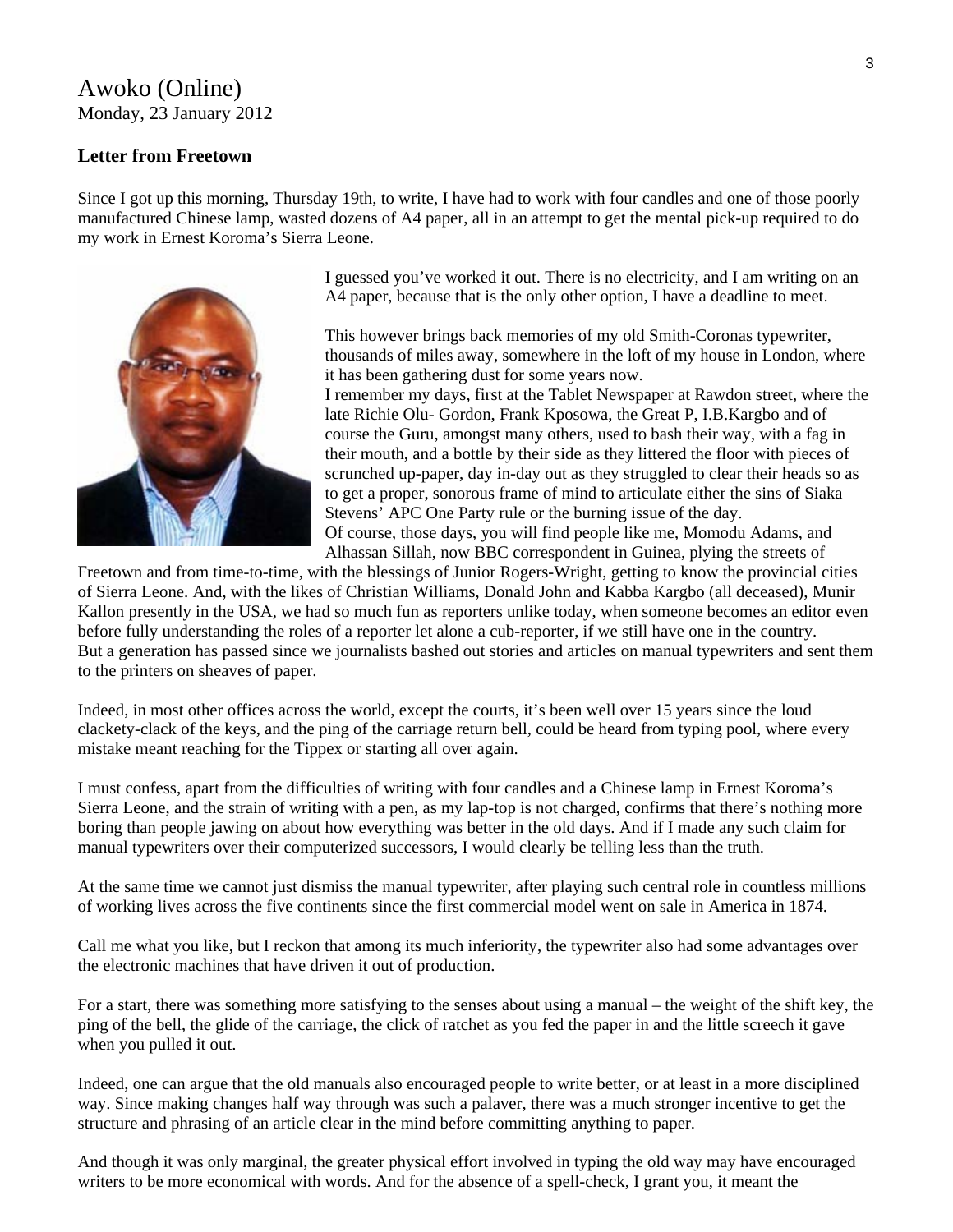inconveniences of keeping a dictionary handy to cross-check both spelling and word meanings. But it was also a powerful incentive to learn how to spell.

After all, since the arrival of the computer and mobile phone texting, most ten-year olds with access to a mobile phone have become familiar with the qwerty keyboard. But can anyone remember a time when standards of spelling were lower? BANG!!!And there is light.

I have to stop for a short while, to charge my mobile phones, get my lap-top out, and have a cuppa … But as I returned to my desk to continue with my work, I suddenly realized that we are now slaves to technology; no one can challenge the fact that everyone could easily understand the last generation of typewriters, and that man was the master of technology unlike today, when technology has become the master of man.

Did you say technology has become the master of man? Yes Old Boy. And this became clearer to me, as I went through my notes, a few minutes after we got light 6am on Thursday 19th. I was going through the notes I took during a press conference at the YWCA this past Wednesday organized by the Women's Solidarity Support Group (WSSG) and the All Political Parties Women's Association.

I wanted to quote Madam Yasmin Jusu-Sheriff, but I had not recorded her speaking. She had made a brilliant observation but I only took notes, suddenly, I missed my tape recorder. Many years back, I would have relied on my notes. Not anymore, because we are all now slaves to technology.

Thinking about what happened at Fourah Bay and listening to the SLPP Spokesman and the APC Minister of Presidential Affairs on radio this past week, finger-pointing each other like little children caught stealing, I was tempted to write about the delinquencies of the political class – a minority of people in this country who continue to dance around as leaders.

Believe me; the majority of Sierra Leoneans now see our political class as a self-centered and disgraceful bunch of mostly men, who want to slowly take this country back to the dark ages. BANG!!! And there was no light – just after 10.00am the light off again.

With the light off again, and the talk about Fourah Bay banging on, I once again, found it impossible to disagree with Madam Yasmin Jusu-Sheriff "THAT THE STATE OF AFFAIRS IN SIERRA LEONE IS A DISGRACE; AND THAT OUR POLITICAL LEADERS ARE A DISGRACE" Indeed, I WILL ADD THAT WE ARE WITNESSING THE BIGGEST STATE FRAUD IN THE HISTORY OF SIERRA LEONE, by a group of people in both political parties who are desperate for power for their own selfish ends but not the betterment of Mother Sierra Leone.

Please take a good look at both the All Peoples' Congress Party (APC) and the Sierra Leone Peoples' Party (SLPP), what you will notice is that what started out as a glowing opportunity for an historic political leadership from both parties, some 10 years ago, first with the SLPP and now with the APC – has become a depressing display of desperation to either stay in power or to grab power, division and anger trumping reason.

Frankly, the policy differences between Ernest Koroma's APC and Maada Bio's SLPP are minor, the debate is not about substance; it's been mainly about character and identity in an up-coming presidential and parliamentarian elections in a country that has been denied the basic ingredients of life by the same people – a minority who continue to dance around as leaders or saviors of our country. But we will talk about that next week..... In the meantime, just a quick word of advice.....the Special Court at New-England Ville is NOT going to CLOSE DOWN AS YET!!!!

HAVE a great weekend and God Bless Mother Sierra Leone. By Winston Ojukutu-Macauley Jnr.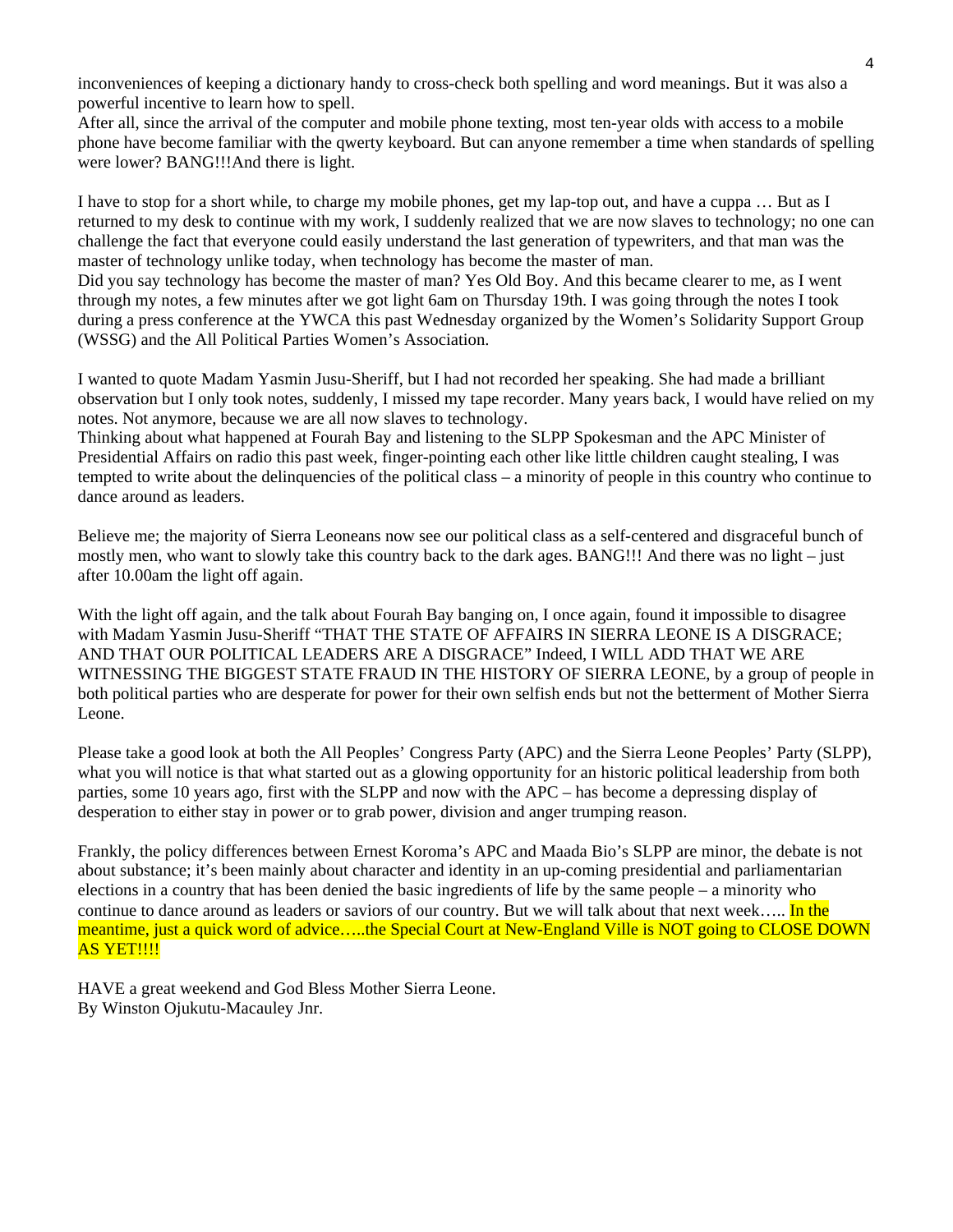## **Taylor to Sue Globe - Hires U.S. Lawyers**

Othello B. Garblah

Former President Charles Taylor has written the Boston Globe, threatening legal actions for what he termed as publication of falsehoods in relations to reports that he worked as a hired spy agent for the United States Government. Taylor claims the said article is libelous.

Lawyers representing the detained former president have at the same time written the paper requesting all documents relating to the publication including questionnaires, follow-ups and responses from the US Defense Department.

The Boston Globe quoting US Defense Department officials, last week revealed that Taylor worked as a hired spy agent of the US Government for years, thus unraveling the mystery surrounding his escape from a US prison in 1985.

But in a telephone interview with this paper Sunday, Taylor's Lead Defense Counsel, Courtenay Griffiths QC, said Taylor has not only denied the report, but was very angry and that he is considering legal actions against the Globe, with US lawyers listed to lead the said action.

"I spoke with Mr. Taylor," Mr. Griffiths said. "He was very adamant that he has never worked for any American (spy) agency. The Liberian Security Agencies have worked...His National Patriotic Party of Liberia (NPFL) ...But he as an individual has never worked (for the US Intelligence Agency).

"I know Mr. Taylor is very angry and he is not taking this likely," Griffiths told the New Dawn.

Mr. Griffiths said he finds it difficult ...and very suspicious that at the time his client is expecting a verdict in March or April this year, efforts are now being made to discredit him.

It could be recalled that in Taylor during re-examination in February 2010 denied Prosecution allegation accusing him (Taylor) of previously working for the United States' Central Intelligence Agency (CIA) while at the same time collaborating with the Libyan government which provided support to his National Patriotic Front of Liberia (NPFL) rebel group.

"I have never, ever, and will not ever work for the CIA or any other intelligence agency, never, no," the former president told Special Court for Sierra Leone judges on February 16, 2010 during re-examination by his lead defense lawyer Courtenay Griffiths.

However, in the letter to the Globe dated January 20 and addressed to the Globe's editor, Martin Baron, Griffiths stated:

" I have seen an article in the Boston Globe written by reporter Bryan Bender, dated 17 January 2012, titled "Former Liberian dictator Charles Taylor had US spy agency ties"

My client, Mr. Charles Taylor, has instructed me to emphatically deny that he ever worked for or played any role on behalf of any United States government intelligence agency in his personal capacity.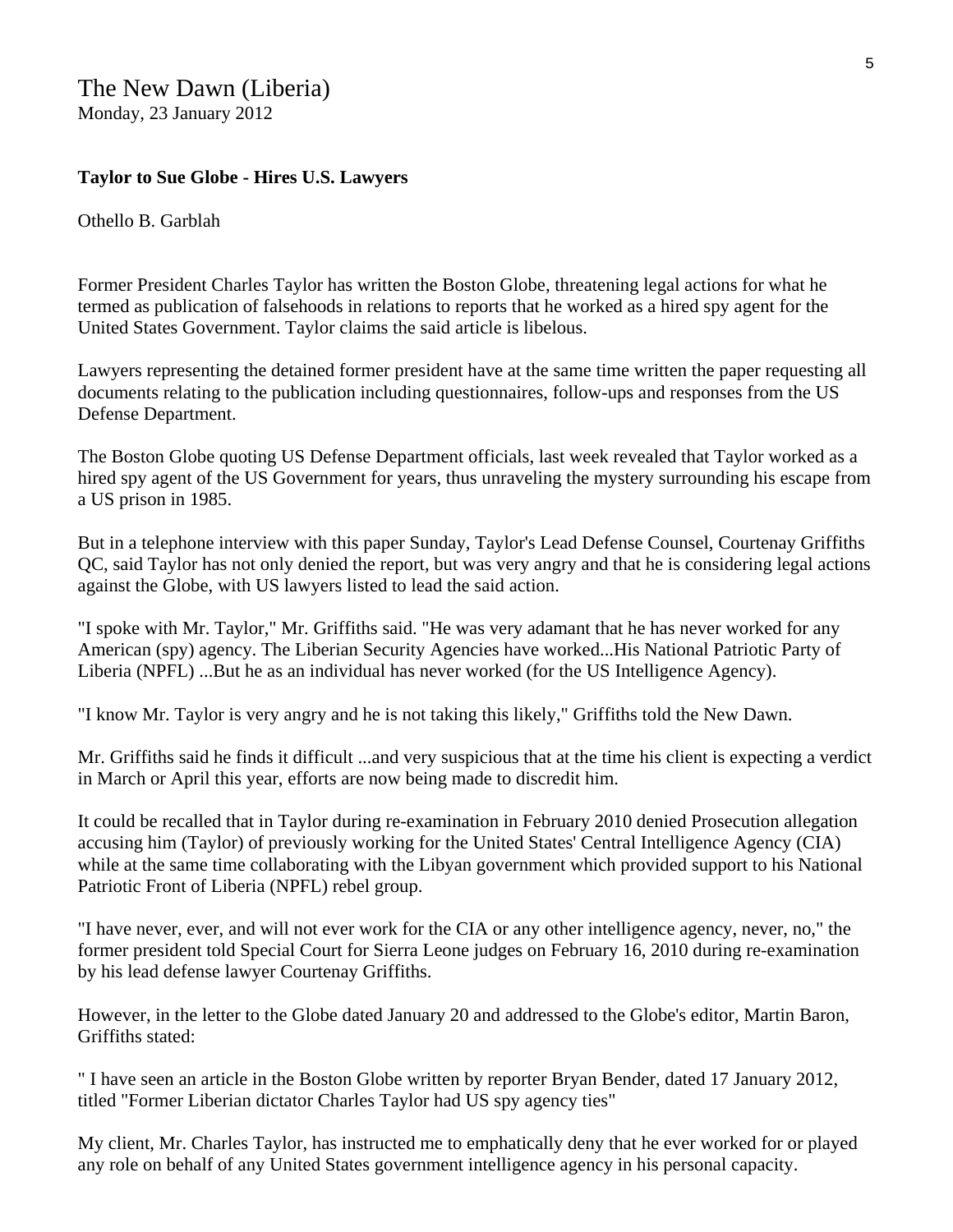Mr. Taylor finds it offensive for you to publish what amounts to pure speculation that he would have been useful to the US Government as a source of information regarding former Libyan President Ghadafi, the illegal arms trade, or the activities of the former Soviet Union in Africa. Such unsubstantiated insinuations are distasteful and insulting and amount to the character assassination of someone who is a revolutionary and Pan-Africanist.

In order for my client to ascertain any potential complicity on the part of the Boston Globe in the publication of this falsehood, I hereby request a copy of any materials in the possession of the Boston Globe which were used as a basis for the article, specifically and/or additionally:

•a copy of the initial FOIA request the Boston Globe sent to the US government six years ago;

•a copy of any follow-up request made by the Boston Globe recently;

•a copy of any correspondence the US government, the Defense Intelligence Agency, or the Central Intelligence Agency, sent to you in response, either six years ago or recently;

• a copy of the Pentagon's response which is summarized in the article as stating that "the details of Taylor's role on behalf of the spy agencies are contained in dozens of secret reports - at least 48 separate documents -covering several decades... the details are exempt from public disclosure because of the need to protect "sources and methods," safeguard the inner workings of American spycraft, and shield the identities of government personnel."

Your prompt response to my query would be greatly appreciated. In the meantime, my client is seeking further advice as to what options are available to him, given that he deems the article

See full text of Taylor's Letter To The Globe

Special Court For Sierra Leone Office For The Defence Of Charles Taylor

Courtenay Griffiths, Q.C. (Lead Counsel):

20 January 2012

Mr. Martin Baron Boston Globe, Editor

Dear Mr. Baron,

I have seen an article in the Boston Globe written by reporter Bryan Bender, dated 17 January 2012, titled "Former Liberian dictator Charles Taylor had US spy agency ties".1

My client, Mr. Charles Taylor, has instructed me to emphatically deny that he ever worked for or played any role on behalf of any United States government intelligence agency in his personal capacity. Mr. Taylor finds it offensive for you to publish what amounts to pure speculation that he would have been useful to the US Government as a source of information regarding former Libyan President Ghadafi, the illegal arms trade, or the activities of the former Soviet Union in Africa. Such unsubstantiated insinuations are distasteful and insulting and amount to the character assassination of someone who is a revolutionary and Pan-Africanist.

In order for my client to ascertain any potential complicity on the part of the Boston Globe in the publication of this falsehood, I hereby request a copy of any materials in the possession of the Boston Globe which were used as a basis for the article, specifically and/or additionally: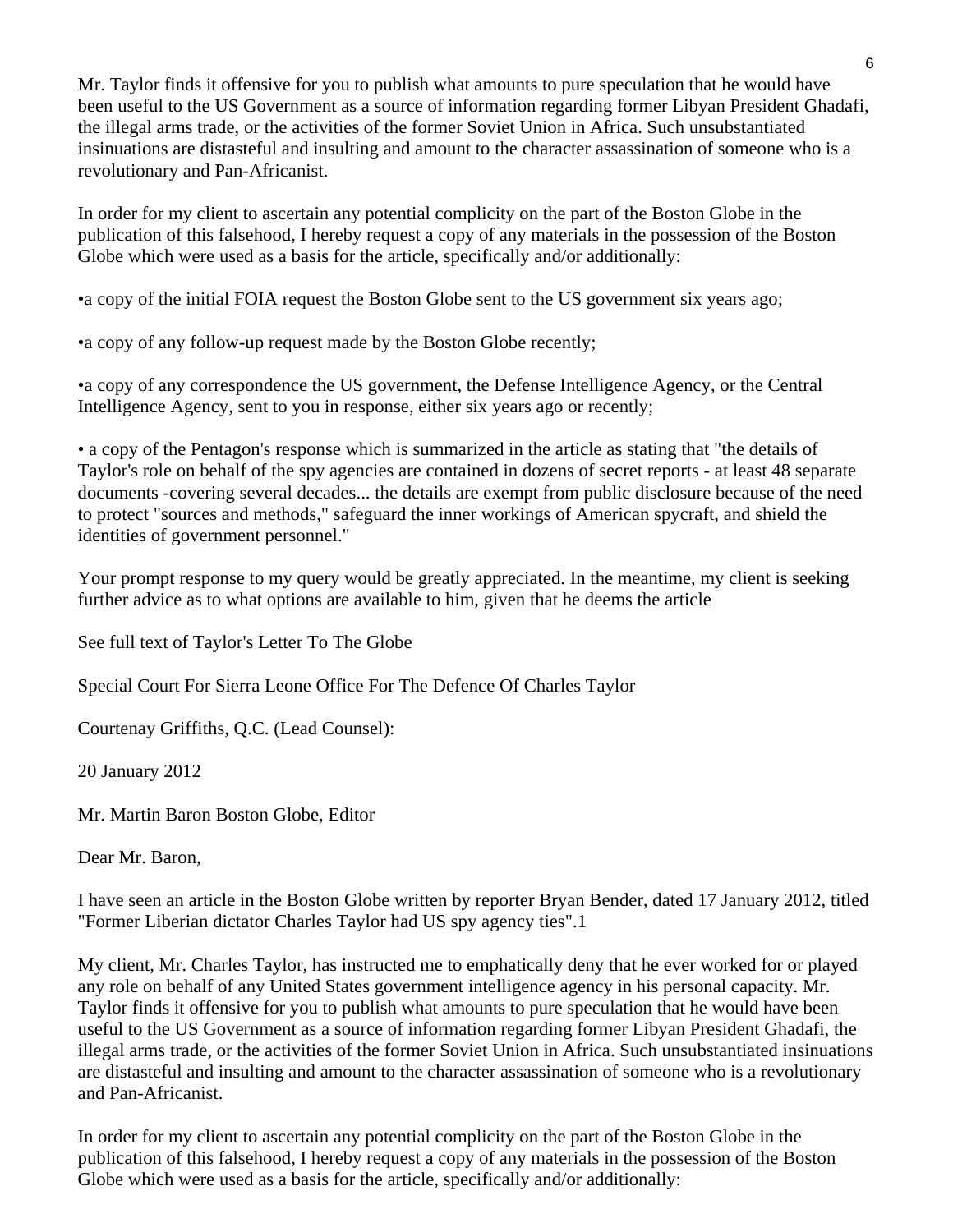• a copy of the initial FOIA request the Boston Globe sent to the US government six years ago;

• a copy of any follow-up request made by the Boston Globe recently;

• a copy of any correspondence the US government, the Defence Intelligence Agency, or the Central Intelligence Agency, sent to you in response, either six years ago or recently;

• a copy of the Pentagon's response which is summarized in the article as stating that "the details of Taylor's role on behalf of the spy agencies are contained in dozens of secret reports - at least 48 separate documents -covering several decades... the details are exempt from public disclosure because of the need to protect "sources and methods," safeguard the inner workings of American spycraft, and shield the identities of government personnel."

Your prompt response to my query would be greatly appreciated. In the meantime, my client is seeking further advice as to what options are available to him, given that he deems the article libelous.

Regards,

Courtenay Griffiths, QC

Lead Counsel for Mr. Charles Ghankay Taylor

CC: Caleb Solomon, Managing Editor,

Christopher Rowland, Assistant Managing Editor, Washington Bureau,

Crowlaand@globe. coin

Bryan Bender, Reporter,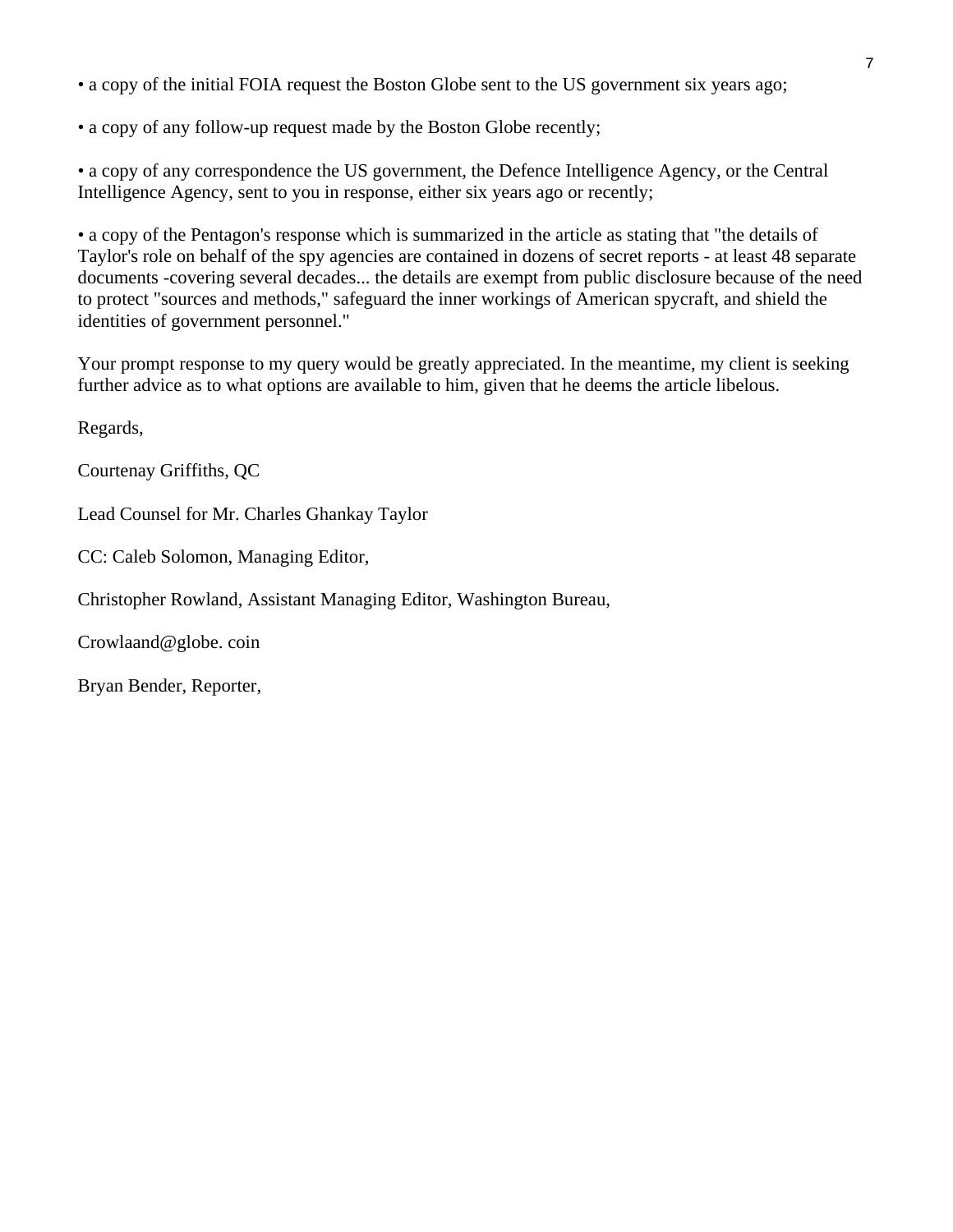# Salem News (Sri Lanka)

Sunday, 22 January 2012 http://www.salem-news.com/articles/january222012/obama-rapp-lanka.php

### **Top Obama envoy Stephen Rapp to visit Sri Lanka**

Mendaka Abeysekera Special to Salem-News.com



Stephen Rapp Courtesy: Wikipedia

(NEW YORK) - Top US Ambassador, Stephen Rapp, will be visiting Colombo over the coming weeks to hold high-level discussions with the government, opposition and civil society groups over the current situation in Sri Lanka, Ceylon Today learns.

Rapp, is the US President's Ambassador-at-Large for War Crimes who has served as Prosecutor of the Special Court for Sierra Leone beginning in January 2007, leading the prosecutions of former Liberian President Charles Taylor and other persons alleged to bear the greatest responsibility for the atrocities committed during the civil war in Sierra Leone.

His visit is expected to be a precursor to international community's push to have the Lessons Learnt and Reconciliation Commission (LLRC) report discussed at the March sitting of the United National Human Rights Council (UNHRC) in Geneva.

Sri Lanka has been canvassing since the last sitting to gather votes in the hope of defeating any attempt to have a resolution passed against the island at the next sessions, on the country's refusal to submit itself to a discussion of the LLRC report at Geneva.

Diplomatic sources said that all protocol requirements have been set in place to facilitate Rapp's arrival in the island.

Rapp's mission in Colombo is to critically look at the LLRC report and hold discussions with relevant parties on the matter, diplomatic sources said.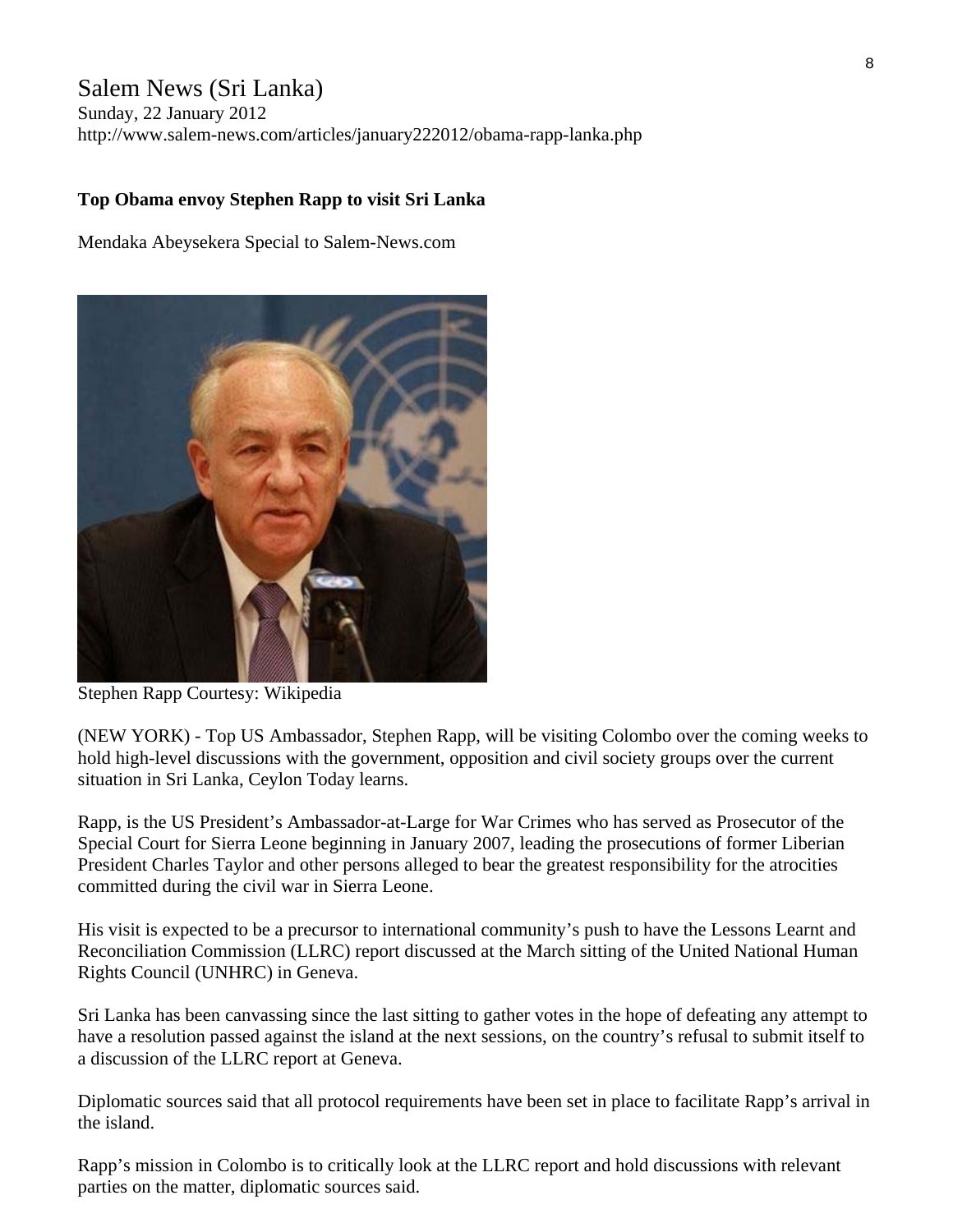US has pushed Sri Lanka for an investigation onto war crimes during the last phases of the war, and in a report published by the State Department in October 2009, it said that "a number of sources alleged that the GSL committed unlawful killings. There is video footage showing purported evidence of GSL soldiers killing captive Tamils in January."

The report also says that "separately, multiple reports alleged that in the final few days of fighting, between 14 May and 18 May, senior LTTE leaders contacted international representatives via satellite phone in an effort to broker a surrender but were killed after they allegedly reached a surrender agreement with the GSL."

"Obviously, what's been announced to date has not met the standard," Rapp said commenting on the LLRC in June 2010."They're telling use it does have that capacity, to investigate these cases, to follow up and call witnesses. We're hearing it, but we're not seeing it."

A high-level delegation led by Attorney General Mohan Peiris met with Rapp the previous year, soon after the same delegation met with the Secretary General of the United Nations, Ban Ki-moon and others in New York.

A report to the Senate Foreign Relations Committee in December 2009 also called for the US government to "tighten visa restrictions and revoke U.S. citizenship for any persons who are shown to have committed war crimes in Sri Lanka, whether they acted on behalf of the LTTE or the Government of Sri Lanka."

Sri Lanka has repeatedly denied any form of human rights offences during the final phases of the war, but the LLRC acknowledged for the first time that surrendees to the armed forces had disappeared, and called for the government investigate specific instances.

Sri Lanka has been under mounting pressure to discuss the final phases of the war at the UNHRC, but Colombo has been adamantly refusing such a move, pitching the LLRC as its own home-brewed mechanism to look into the conflict.

Special thanks to: Ceylon Today